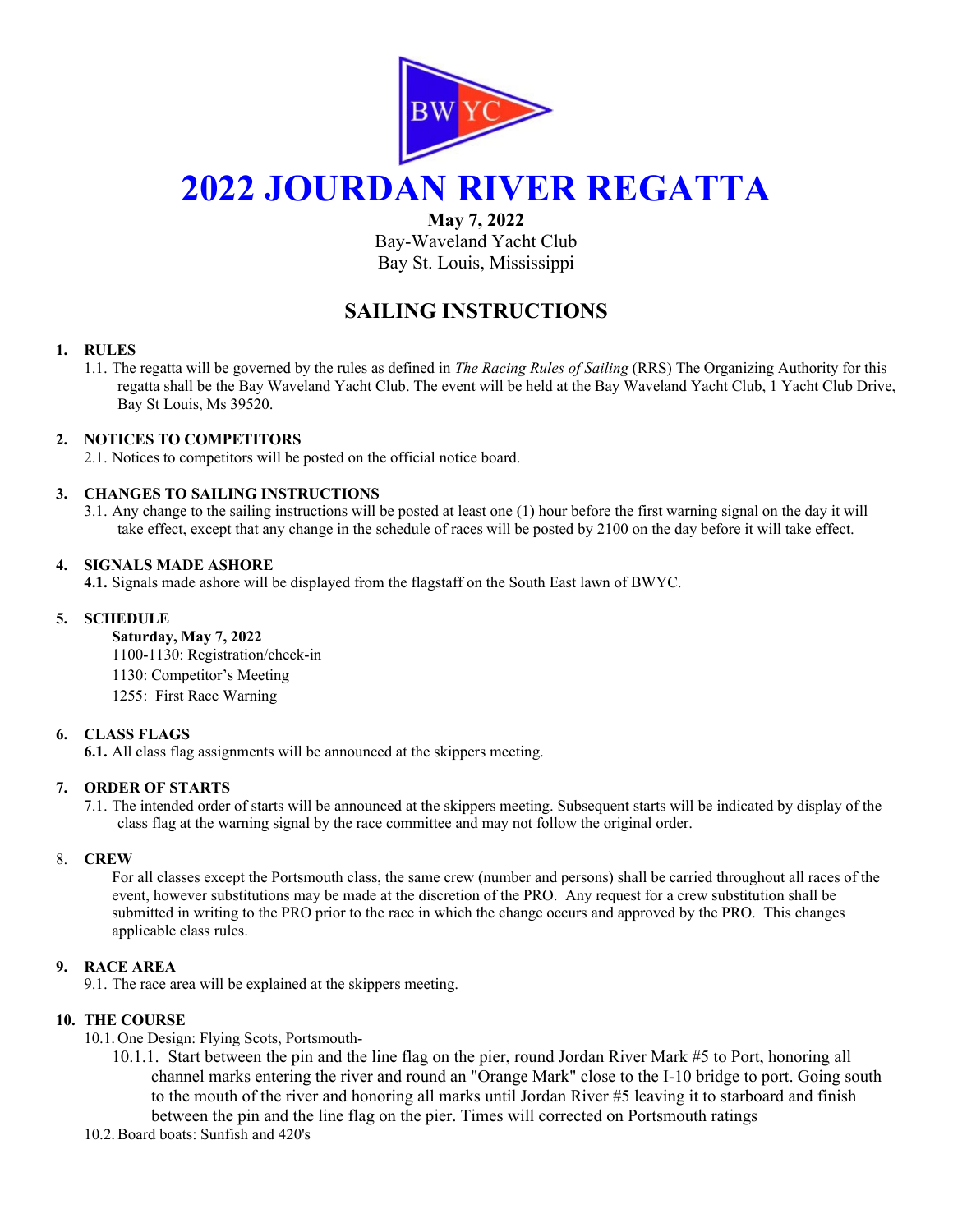10.2.1. Start between the pin and the flag on the pier, honor Jordan River #5, honor all channel marks to round Cameron Island leaving it to port, returning to the mouth of the river and honoring all marks and leaving Jordan River #5 to Starboard, finishing between the pin and the flag on the pier.

# **11. MARKS**

11.1. The I-10 rounding mark will be an orange tetrahedron or orange ball. Jourdan River #5 is a government beacon. 11.2. The starting and finishing line will be between an orange flag on the end of the BWYC pier and an orange ball.

# **12. START**

- 12.1.Boats whose warning signal has not been made shall keep clear of the starting area and of all boats whose warning signal has been made. Yachts in the starting area prior to their warning signal will be subject to protest and DSQ.
- 12.2. A boat starting later than 15 minutes after her starting signal will be scored Did Not Start. This changes rule A4.

# **13. RECALLS**

13.1. Additionally, the Race Committee will endeavor to hail the sail numbers of boats over early or which have broken rule 30.1. 13.2. Failure to hail, failure to hear a hail, or the order or timing of hail shall not be grounds for redress.

# **14. TIME LIMIT**

14.1. The time limit for each race will be four (4) hours. Boats failing to finish within forty-five (45) minutes after the first boat finishes will be scored one more point than the last boat that finished within the time limit. This changes Rule 35.

# **15. PROTESTS**

- 15.1.Rule 61.1(a) is changed by adding the following: "A boat intending to file a protest shall additionally inform the Race Committee finishing line boat upon finishing or, if unable to finish, at the first reasonable opportunity, of the sail number(s) or otherwise identify the protested boat(s) and receive an acknowledgement from the Race Committee. Failure to do so will make the protest invalid.
- 15.2. Protests shall be written on forms available on the regatta desk or regatta bulletin board and filed with the Race Committee within 60 minutes after the Race committee signal boat docks.
- 15.3. Protest hearing notices will be posted within 20 minutes after the protest time limit expires to inform competitors where and when there is a hearing in which they are parties to a protest or names as witnesses. Such postings constitute notification of the parties as required by RRS 63.2 and no signal be made for this notice.
- 15.4. Protests will be heard in approximately the order of receipt.

# **16. SCORING**

16.1. One race will be attempted. One (1) race constitutes a series.

16.2. No race scores will be excluded. This changes RRS Rule A2

# **17. PRIZES**

17.1. Awards for all classes will be first, second and third place depending on participation.

# **18. SAFETY**

- 18.1.Competitors participate in the regatta entirely at their own risk; see RRS 4, Decision to Race. The organizing authority will not accept any liability for material damage or personal injury or death sustained in conjunction with, or prior to, during or after the regatta.
- 18.2.Retiring boats shall notify the race committee immediately, or in the case of an emergency, at first opportunity. Notification may be made while sailing past a race committee boat or by VHF radio.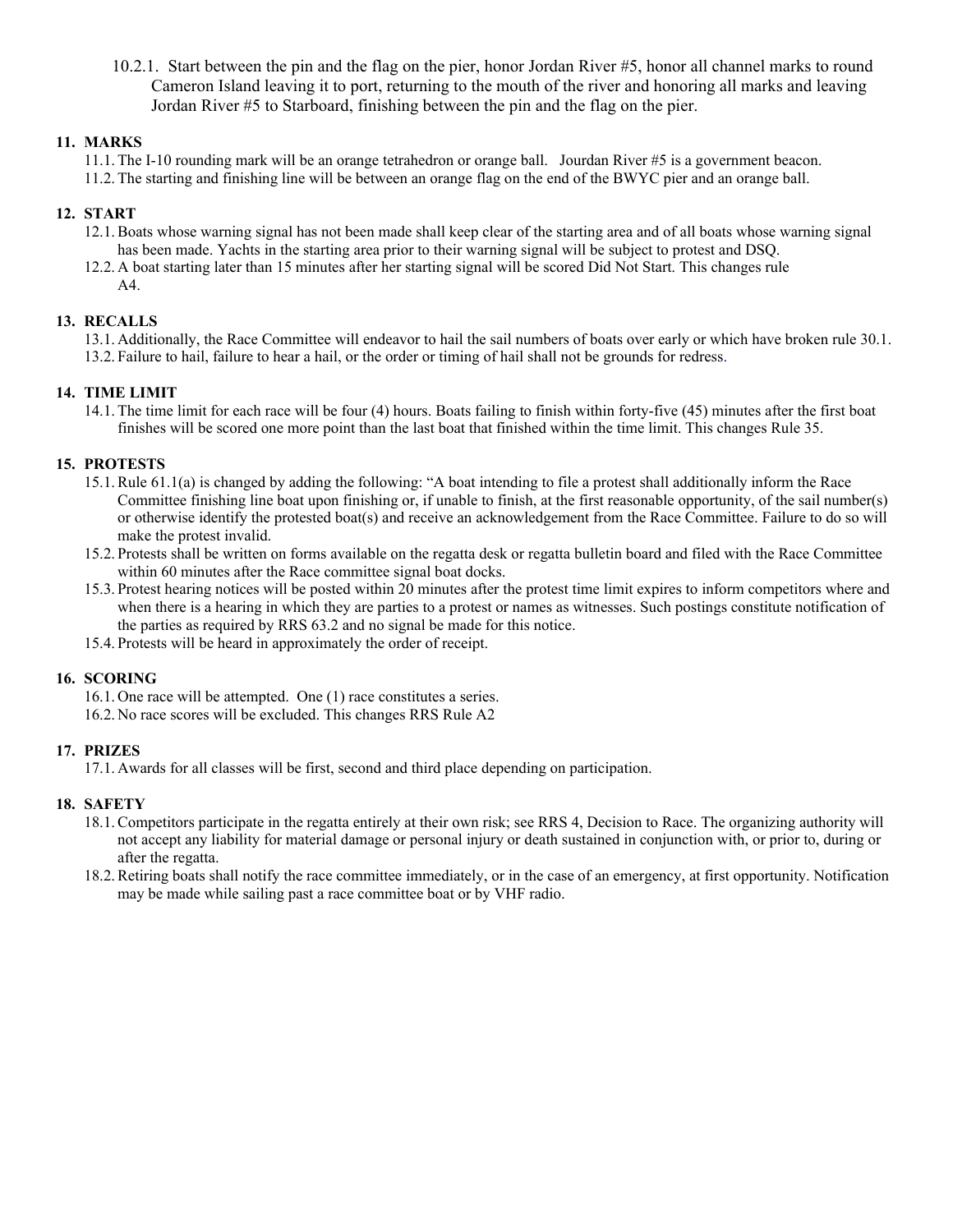

- a. One Design: Flying Scots, Portsmouth
	- i. Start between the pin and the line flag on the pier, round Jordan River Mark #5 to Port, honoring all channel marks entering the river and round an "Orange Mark" close to the I-10 bridge to port. Going south to the mouth of the river and honoring all marks until Jordan River #5 leaving it to starboard and finish between the pin and the line flag on the pier. Times will corrected on Portsmouth ratings